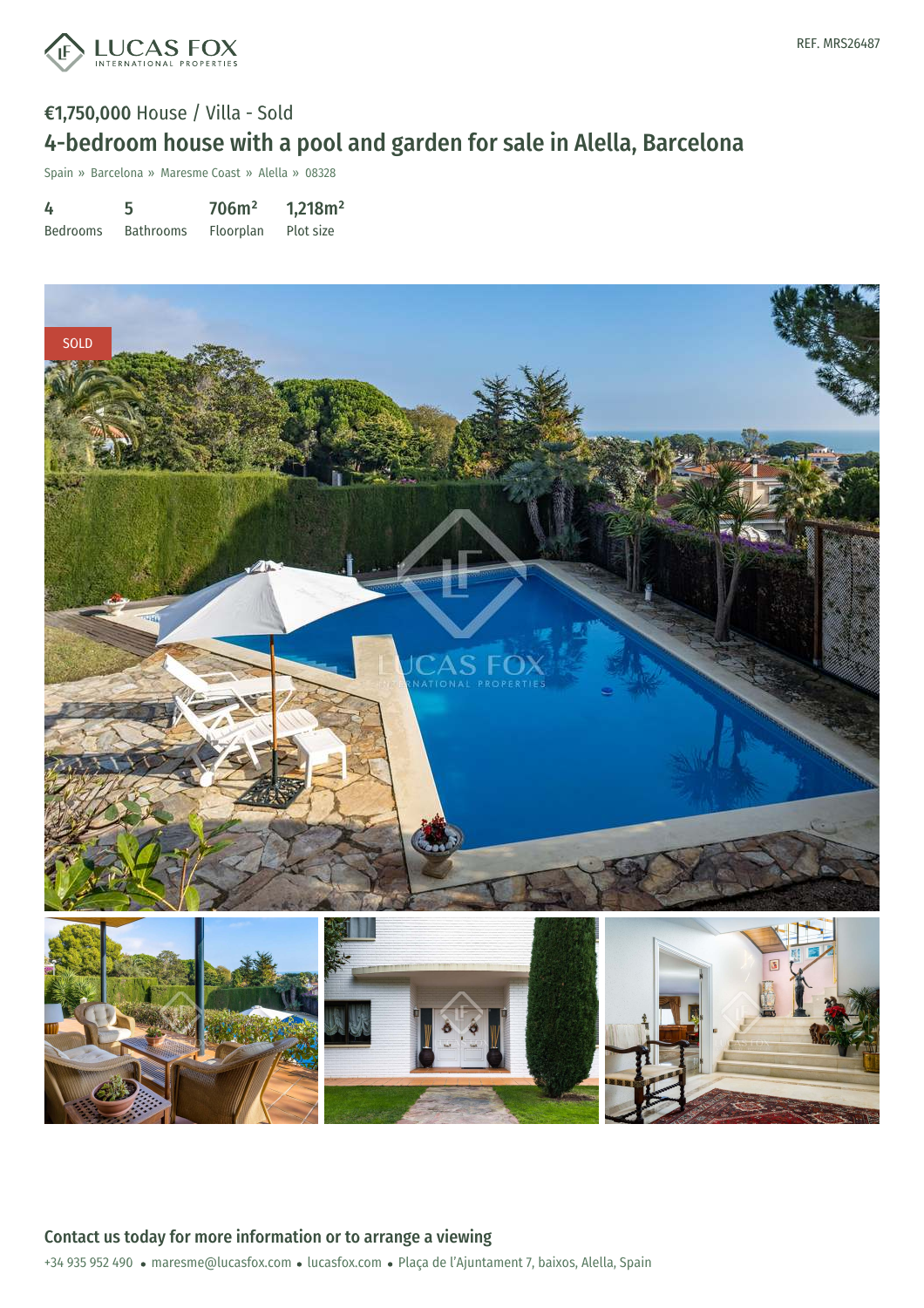

# €1,750,000 House / Villa - Sold 4-bedroom house with a pool and garden for sale in Alella, Barcelona

Spain » Barcelona » Maresme Coast » Alella » 08328

4 Bedrooms 5 Bathrooms 706m² Floorplan 1,218m² Plot size

#### OVERVIEW

### This fantastic 4-bedroom house is located in the prestigious Can Teixidó development, very close to the beach and all services. The house offers incredible views of the sea and Barcelona.

This 706 m² house is located on a 1,218 m² plot. Entering the property, we pass through a beautiful garden area, with a terrace-dining room to the right and an access ramp to the garage.

The main floor consists of an elegant and spacious hall, as well as a spacious living room with a library area and large windows that lead to the porch and the garden, with a private pool. On this floor we also find a kitchen-dining room with access to a terrace, a double bedroom with its own bathroom and a guest toilet.

The first floor consists of three double bedrooms, all of them with private bathrooms. The master bedroom is very spacious and has a large terrace with fantastic views of the sea, a dressing room and a bathroom. From this room you can access the roof terrace, which offers spectacular views of the sea, the mountains and Barcelona.

On the lower floor we have several very generous sized spaces: a games room, a cinema, a wine cellar, a sauna and a garage for 4-5 cars.

The garden is very well maintained and offers a lot of privacy. It should be noted that the land has a well that supplies water to the house.

The whole house boasts abundant natural light and very generous spaces. The floor is marble and the finishes are of high quality. This house is undoubtedly a perfect and quiet place, either to live [permanen](mailto:maresme@lucasfox.com)tly or [spend](https://www.lucasfox.com) the holidays.



[lucasfox.com/go/mrs26487](https://www.lucasfox.com/go/mrs26487)

Sea views, Garden, Swimming pool, Private garage, Marble flooring, Natural light, Barbecue, Built-in wardrobes, Double glazing, Equipped Kitchen, Exterior, Fireplace, Heating, Home cinema, Interior, Near international schools, Storage room, Transport nearby, Views, Walk-in wardrobe